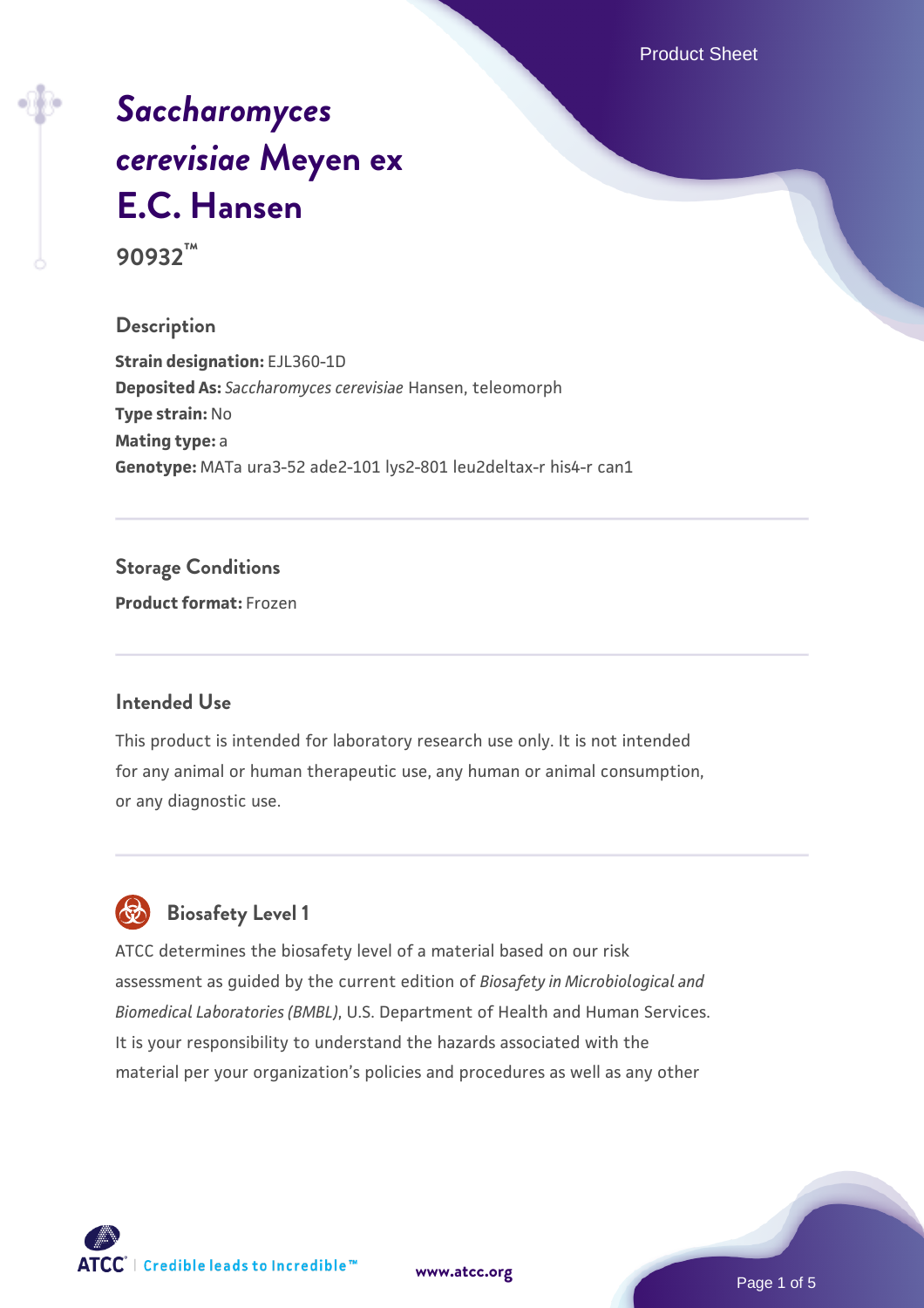#### **[Saccharomyces cerevisiae](https://www.atcc.org/products/90932)** [Meyen ex E.C. Hansen](https://www.atcc.org/products/90932) **90932**

applicable regulations as enforced by your local or national agencies.

ATCC highly recommends that appropriate personal protective equipment is always used when handling vials. For cultures that require storage in liquid nitrogen, it is important to note that some vials may leak when submersed in liquid nitrogen and will slowly fill with liquid nitrogen. Upon thawing, the conversion of the liquid nitrogen back to its gas phase may result in the vial exploding or blowing off its cap with dangerous force creating flying debris. Unless necessary, ATCC recommends that these cultures be stored in the vapor phase of liquid nitrogen rather than submersed in liquid nitrogen.

#### **Certificate of Analysis**

For batch-specific test results, refer to the applicable certificate of analysis that can be found at www.atcc.org.

#### **Growth Conditions**

**Medium:**  [ATCC Medium 1245: YEPD](https://www.atcc.org/-/media/product-assets/documents/microbial-media-formulations/1/2/4/5/atcc-medium-1245.pdf?rev=705ca55d1b6f490a808a965d5c072196) **Temperature:** 25°C

#### **Material Citation**

If use of this material results in a scientific publication, please cite the material in the following manner: *Saccharomyces cerevisiae* Meyen ex E.C. Hansen (ATCC 90932)



**[www.atcc.org](http://www.atcc.org)**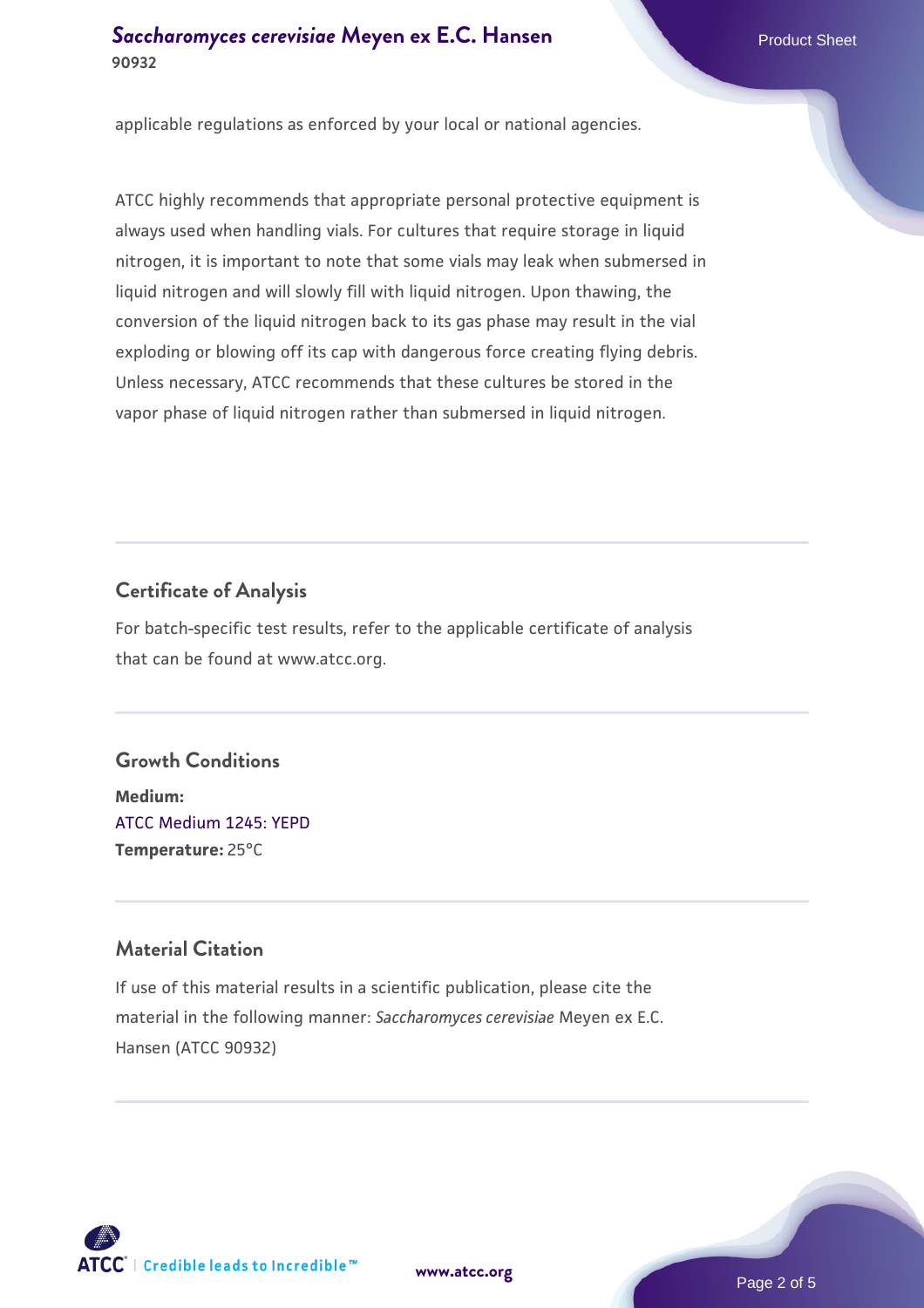#### **[Saccharomyces cerevisiae](https://www.atcc.org/products/90932)** [Meyen ex E.C. Hansen](https://www.atcc.org/products/90932) **90932**

#### **References**

References and other information relating to this material are available at www.atcc.org.

#### **Warranty**

The product is provided 'AS IS' and the viability of ATCC® products is warranted for 30 days from the date of shipment, provided that the customer has stored and handled the product according to the information included on the product information sheet, website, and Certificate of Analysis. For living cultures, ATCC lists the media formulation and reagents that have been found to be effective for the product. While other unspecified media and reagents may also produce satisfactory results, a change in the ATCC and/or depositor-recommended protocols may affect the recovery, growth, and/or function of the product. If an alternative medium formulation or reagent is used, the ATCC warranty for viability is no longer valid. Except as expressly set forth herein, no other warranties of any kind are provided, express or implied, including, but not limited to, any implied warranties of merchantability, fitness for a particular purpose, manufacture according to cGMP standards, typicality, safety, accuracy, and/or noninfringement.

#### **Disclaimers**

This product is intended for laboratory research use only. It is not intended for any animal or human therapeutic use, any human or animal consumption, or any diagnostic use. Any proposed commercial use is prohibited without a license from ATCC.

While ATCC uses reasonable efforts to include accurate and up-to-date information on this product sheet, ATCC makes no warranties or representations as to its accuracy. Citations from scientific literature and



**[www.atcc.org](http://www.atcc.org)**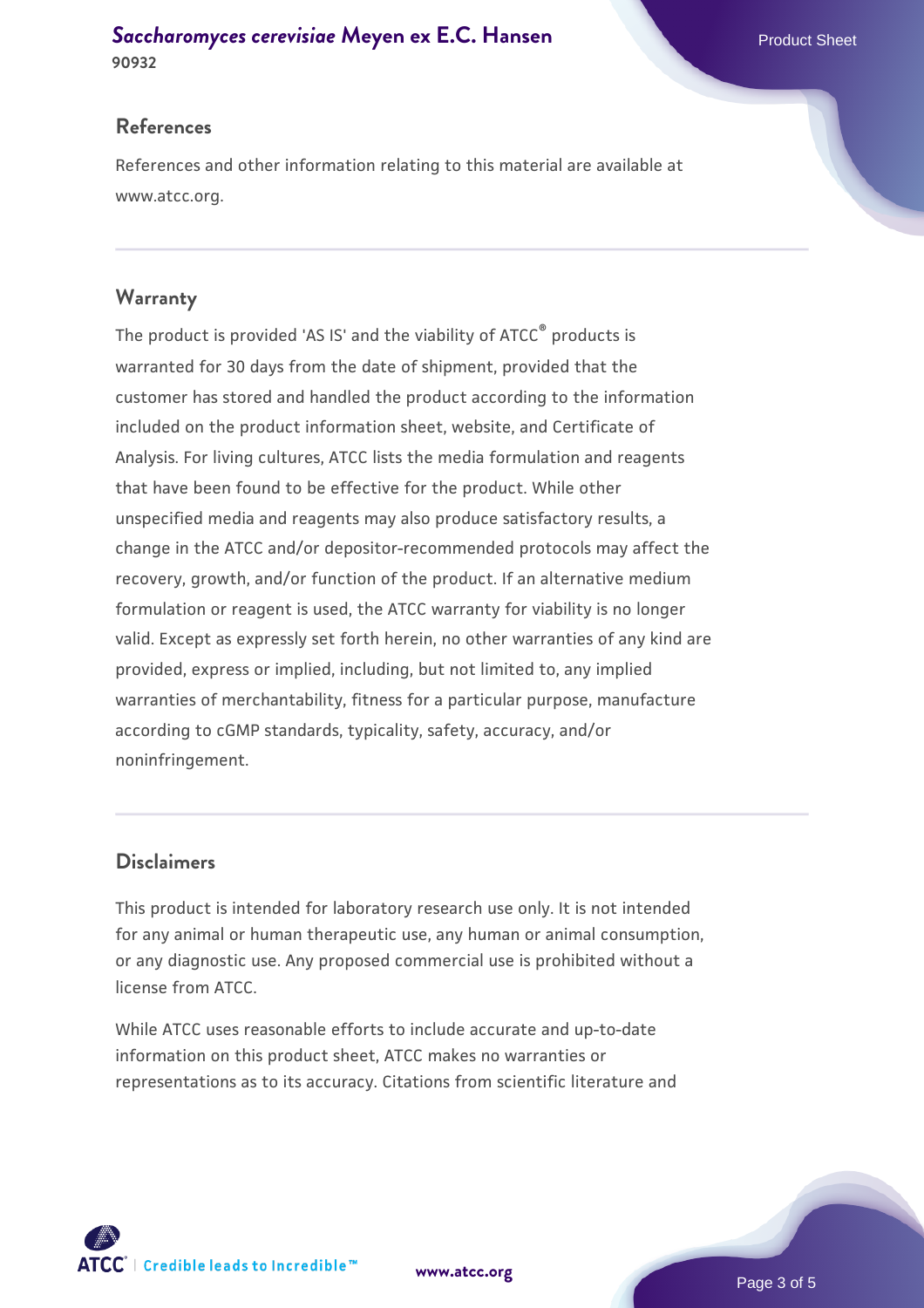patents are provided for informational purposes only. ATCC does not warrant that such information has been confirmed to be accurate or complete and the customer bears the sole responsibility of confirming the accuracy and completeness of any such information.

This product is sent on the condition that the customer is responsible for and assumes all risk and responsibility in connection with the receipt, handling, storage, disposal, and use of the ATCC product including without limitation taking all appropriate safety and handling precautions to minimize health or environmental risk. As a condition of receiving the material, the customer agrees that any activity undertaken with the ATCC product and any progeny or modifications will be conducted in compliance with all applicable laws, regulations, and guidelines. This product is provided 'AS IS' with no representations or warranties whatsoever except as expressly set forth herein and in no event shall ATCC, its parents, subsidiaries, directors, officers, agents, employees, assigns, successors, and affiliates be liable for indirect, special, incidental, or consequential damages of any kind in connection with or arising out of the customer's use of the product. While reasonable effort is made to ensure authenticity and reliability of materials on deposit, ATCC is not liable for damages arising from the misidentification or misrepresentation of such materials.

Please see the material transfer agreement (MTA) for further details regarding the use of this product. The MTA is available at www.atcc.org.

#### **Copyright and Trademark Information**

© ATCC 2021. All rights reserved. ATCC is a registered trademark of the American Type Culture Collection.

#### **Revision**

This information on this document was last updated on 2021-05-19



**[www.atcc.org](http://www.atcc.org)**

Page 4 of 5